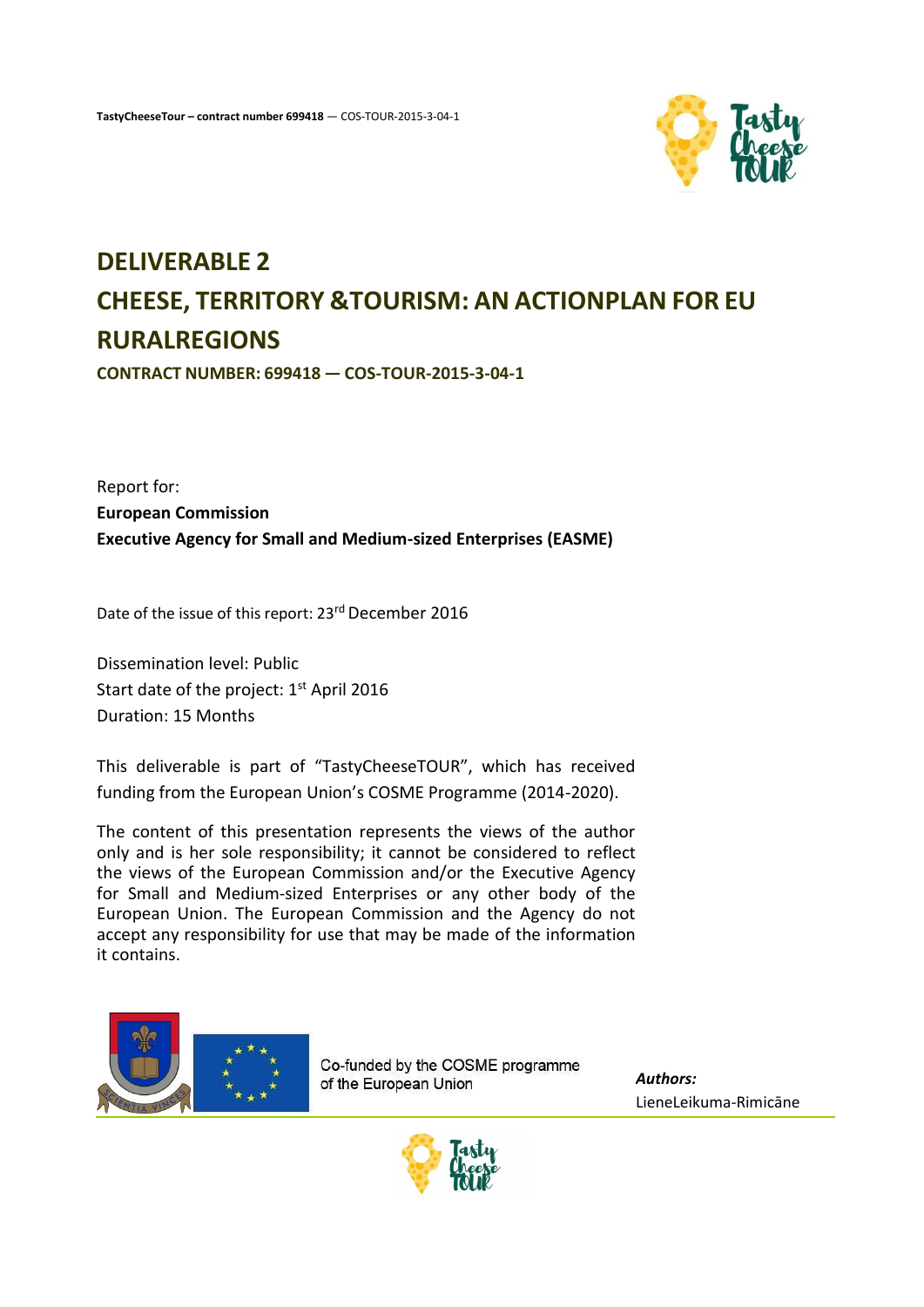## **Cheese, Territory & Tourism: an action plan for EU rural regions**

In response to the objectives of the TastyCheeseTour project and findings of the Tourist and Entrepreneurs survey results relating to the tourism activity integration within cheese production processes this action plan is proposed as an overarching structure for the implementation of new initiatives. Proposed actions have potential to benefit tourism activity in rural and remote regions in Europe, as well as provide added value to the existing plans and strategies of rural municipalities, regional tourism information centers and other interested parties with aim to advance economic and social progress in rural areas. It includes best practices on process development and provides the methodology to develop effective promotion, how to market cheese products in tourism distribution channels.

Key challenge is to support economic growth in the region that is also an important instrument in poverty reduction. However, it only leads to a general improvement in the standards of living and a reduction of poverty if there is an accompanying accountable structure to ensure redistribution of the profits. Thus supported tourism activity amongst cheese production, sales enterprises and events could play a distributor's role, as it attracts tourists to the more remote places in the regions and it gives direct economic impulse to other service and goods providers in the area. Proposed activities are offered with the aim to create opportunities, productive resources, capacity building for a variety of livelihoods, investments in education of rural entrepreneurs, etc. that would complement and boost domestic trade, exports and the overall economic growth. The current changes and reforms in the agro tourism sector driven by the demand for better services. Efficient, effective and accountable governance, and squeezed financial resources due to the rising debts provide a greater opportunity for multi stakeholder partnership and cooperation between and among government agencies, private sector and civil society organizations towards the institutionalization of innovative delivery of capacity-building, on-farm and off farm services for the rural community and visiting groups.

Rural tourism offers significant growth potential for the wider EU visitor economy. This Action Plan recognizes and develops the growth potential with the 'wise growth' principles. This includes creating richer experiences and increasing the appreciation of the landscape and its produce, which encourages behavior that is more responsible. Ultimately, businesses will draw on the best of the locality to meet visitor expectations, maximizing economic returns that stay within the area and support key rural assets, and do so in a way that is a benefit rather than a burden to the environment and resident community.

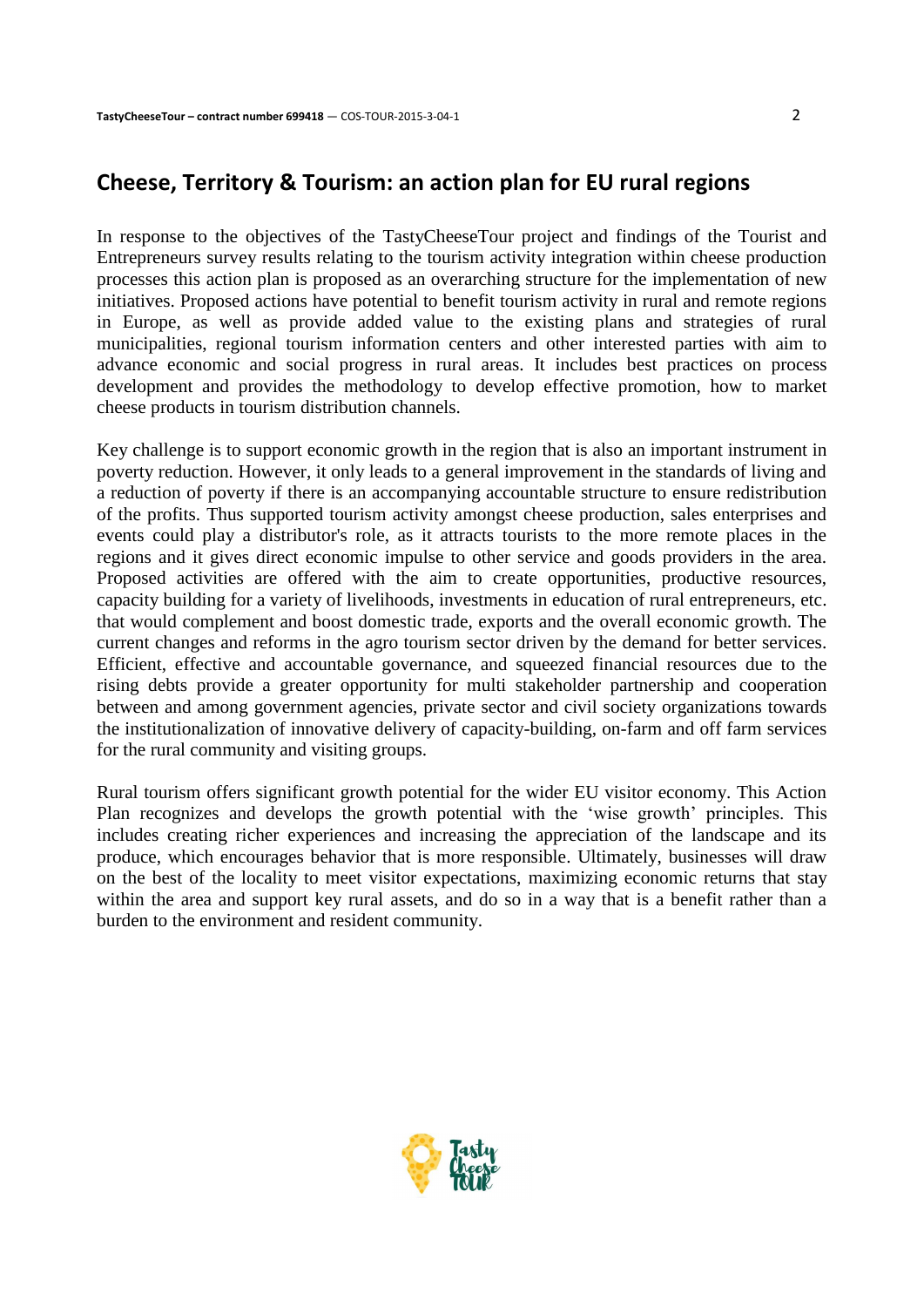## **Vision and Strategic goals of the action plan**

|                   | <b>Strategic goal</b>                                        | <b>Desired Outcome</b>                                                                                                                                                                                                                                                                                                                                                                                                                                                                      |  |  |
|-------------------|--------------------------------------------------------------|---------------------------------------------------------------------------------------------------------------------------------------------------------------------------------------------------------------------------------------------------------------------------------------------------------------------------------------------------------------------------------------------------------------------------------------------------------------------------------------------|--|--|
| <b>SHORT-TERM</b> |                                                              |                                                                                                                                                                                                                                                                                                                                                                                                                                                                                             |  |  |
| 1.                | Promote Entrepreneurship &<br>Human Capital Development      | • Entrepreneurial education and learning programmes<br>will be instituted<br>• Developed training modules<br>1. Defining Agro Tourism and Food Culture<br>2. Product Development 3. Creating Tourism Itineraries<br>4. Sustainable Tourism<br>• Human capital development for SMEs will be<br>enhanced especially in rural and remote regions<br>• Promote productivity, creativity and innovation<br>through seminars, discussions and best practice share<br>as key competitive advantage |  |  |
|                   |                                                              | • Enhance b2b collaboration<br>· Diversified and modernized rural tourism products                                                                                                                                                                                                                                                                                                                                                                                                          |  |  |
| 2.                | <b>Promote recognition of Cheese</b><br>& Tourism activities | that generate business opportunities suited to local<br>environments and communities all year round<br>· Increased consumer awareness of products and<br>experiences available in rural areas<br>· Developed joint recognition label<br>• Encouraged rural communities and economies to<br>benefit from the value of rural tourism                                                                                                                                                          |  |  |
| <b>LONG-TERM</b>  |                                                              |                                                                                                                                                                                                                                                                                                                                                                                                                                                                                             |  |  |
| 3.                | <b>Enhance Market Access and</b><br>Internationalization     | • Support schemes for market access and integration<br>into the wider <b>tourism market</b> will be further<br>developed<br>• Collaboration of regional stakeholders will be<br>promoted                                                                                                                                                                                                                                                                                                    |  |  |
| 4.                | <b>Enhance Policy and Regulatory</b><br>Environment          | · Inter and intra-governmental cooperation in terms of<br>policy and regulation will be enhanced<br>• SMEs interests will be promoted and involvement in<br>the decision-making processes will be enhanced<br>• Obtaining of permits and business related certification<br>will be streamlined                                                                                                                                                                                              |  |  |
| 5.                | <b>Increase Access to Finance</b>                            | · Financial inclusion and literacy will be promoted,<br>and the ability of SMSs to engage in the financial<br>system will be enhanced<br>• Information on access to finance will be gathered and<br>distributed through third sector organizations and state<br>and private sector institutions                                                                                                                                                                                             |  |  |

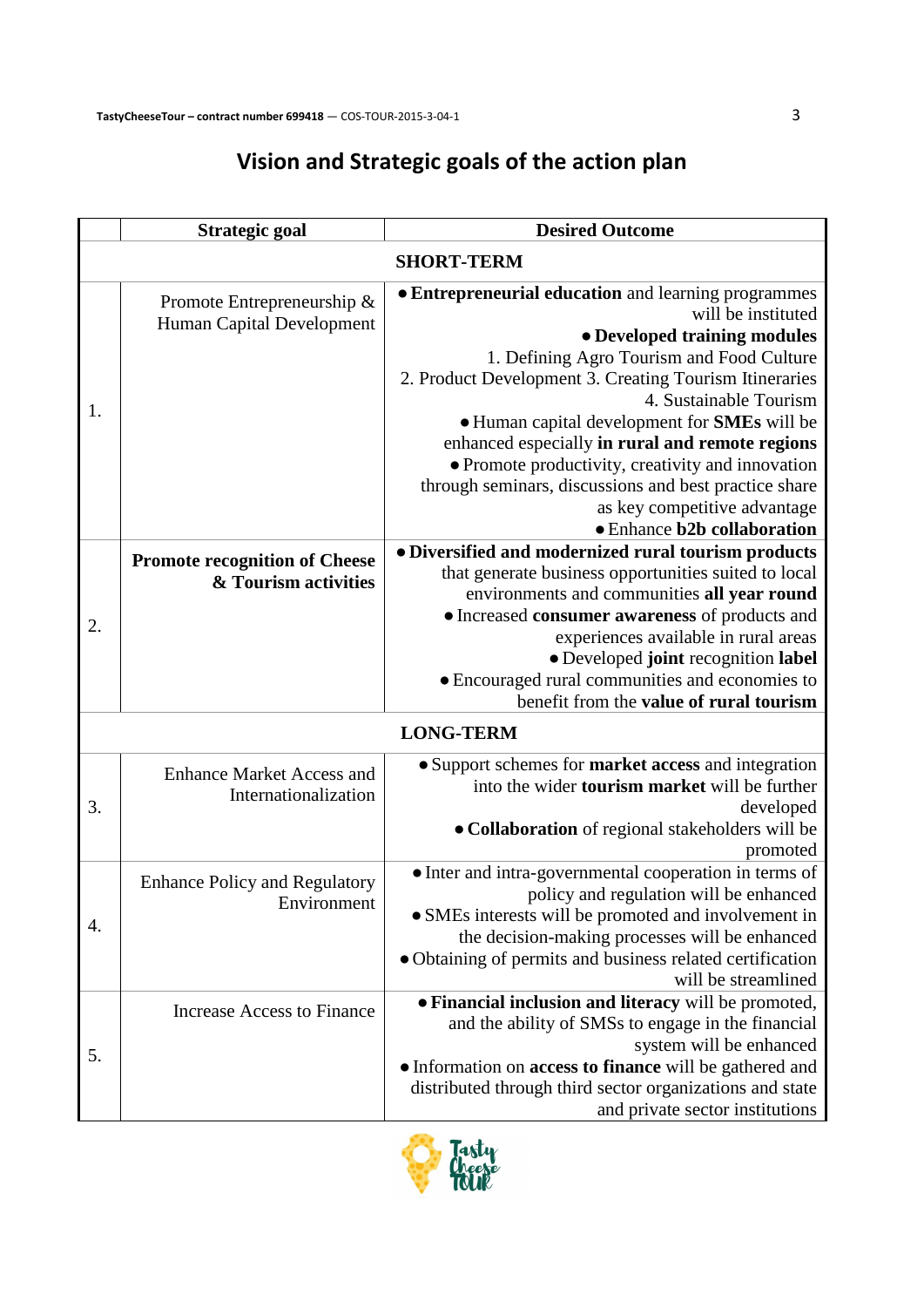## **Action plan and involved stakeholders**

| <b>Strategic</b><br>goal | <b>Actions</b>                                         | <b>Stakeholders</b>                                           |
|--------------------------|--------------------------------------------------------|---------------------------------------------------------------|
| 1.                       | Promote entrepreneurship education (improve            | Third Sector, Education                                       |
|                          | management skills; develop enhanced                    | centers, Local Government                                     |
|                          | understanding of relevant productivity measures)       | Improvement and                                               |
|                          |                                                        | Development institutions                                      |
| 1.                       | Enhance management, technical and marketing            | <b>Local Government</b>                                       |
|                          | skills for representatives of rural and remote regions | Improvement and                                               |
|                          |                                                        | Development institutions,                                     |
|                          |                                                        | <b>Third Sector</b>                                           |
| 1.                       | Provide a platform to promote and facilitate Cheese    | Tourism businesses; Cheese                                    |
|                          | producers participation in tourism activities          | producers; Third Sector;                                      |
|                          |                                                        | Tourism Associations,                                         |
|                          |                                                        | Tourism information centers,                                  |
|                          |                                                        | TastyCheeseTour homepage                                      |
| 1.                       | Provided media training: Practical use of social       | Third Sector, Education                                       |
|                          | tools (Instagram, etc.) for better education and       | centers, Entrepreneurs                                        |
|                          | messaging delivery efforts across the industry.        |                                                               |
| 1.                       | Develop enhanced understanding of relevant             | Third Sector, Education                                       |
|                          | productivity measures                                  | centers, Local Government                                     |
|                          |                                                        | Improvement and                                               |
| 1.                       | Enhance b2b collaboration                              | Development institutions                                      |
|                          |                                                        | Entrepreneurs, Third Sector,<br>Business support institutions |
| 2.                       | Develop existing and new visitor activities and        | Tourism businesses; Cheese                                    |
|                          | experiences that are less weather dependent, appeal    | producers; Third Sector;                                      |
|                          | to visitors throughout the year and reflect and        | <b>Tourism Associations</b>                                   |
|                          | support the local area                                 |                                                               |
| 2.                       | Develop traditional and new low impact and low         | Tourism businesses; Cheese                                    |
|                          | carbon products and experiences in rural areas         | producers; Third Sector;                                      |
|                          | informed by consumer trends and behaviors              | <b>Tourism Associations</b>                                   |
| 2.                       | Identify best practice on the connection between       | Local Authorities; Local                                      |
|                          | planning and tourism at the local level, and           | Government Improvement                                        |
|                          | community engagement in the planning process, to       | and Development institutions;                                 |
|                          | improve understanding and realize the growth           | Tourism Centers; Third                                        |
|                          | opportunities.                                         | Sector; Researchers                                           |
| 2.                       | Identify underutilized or redundant rural assets,      | Tourism Centers; Third                                        |
|                          | support, and facilitate owners to realize their        | Sector; Researchers;                                          |
|                          | tourism potential (e.g. TastyCheeseTour Project).      | Municipalities                                                |
|                          |                                                        |                                                               |

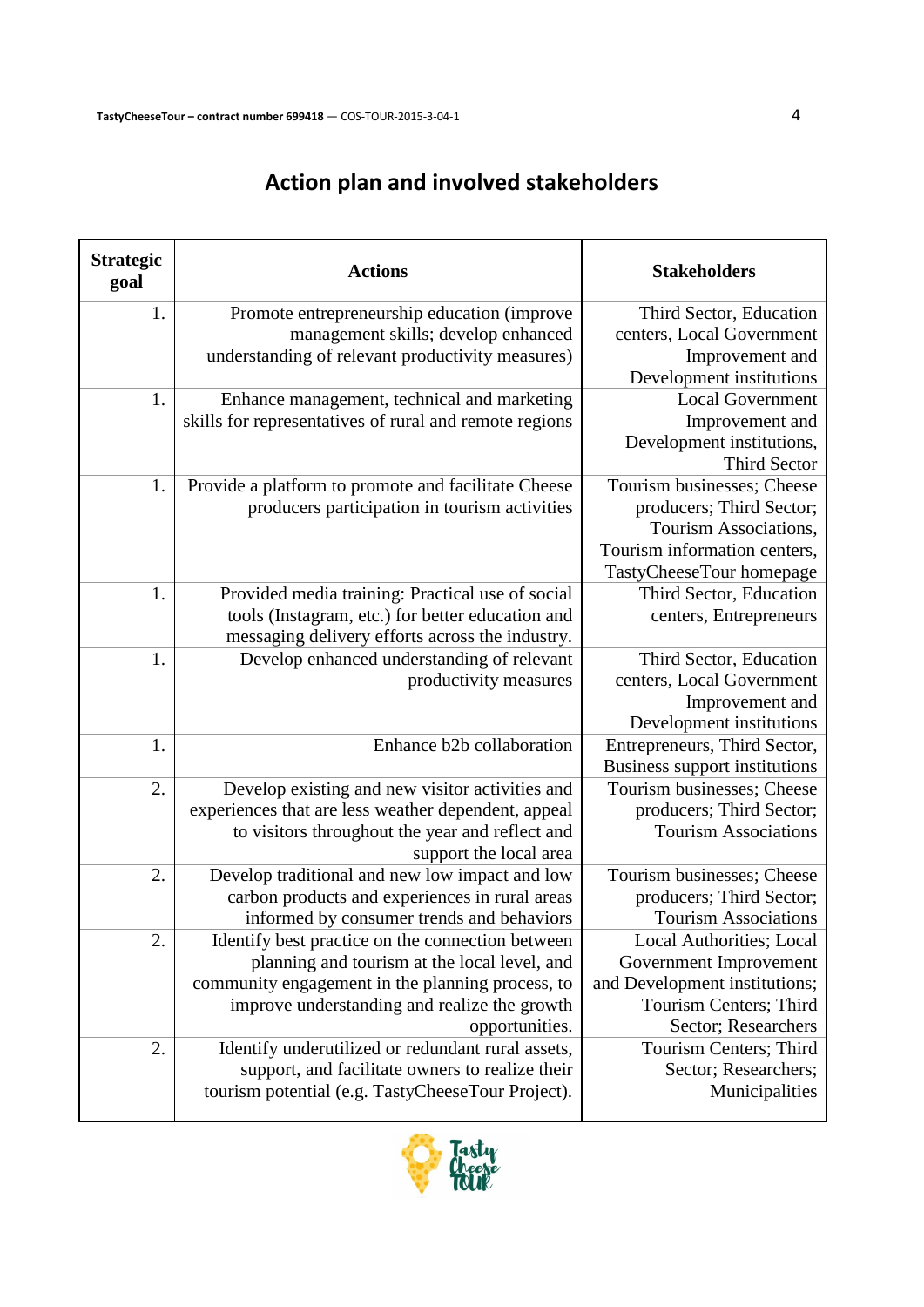| <b>Strategic</b><br>goal | <b>Actions</b>                                                                                                                                                                                                            | <b>Stakeholders</b>                                                                                    |
|--------------------------|---------------------------------------------------------------------------------------------------------------------------------------------------------------------------------------------------------------------------|--------------------------------------------------------------------------------------------------------|
| 2.                       | Utilize 'attract and disperse' marketing to<br>encourage urban and rural connectivity to help<br>deliver growth and spread the benefits of growth<br>(particularly important to grow business tourism in<br>rural areas). | <b>Local Enterprise Partnerships</b><br>(LEPs), Third Sector;<br><b>Tourism Centers</b>                |
| 2.                       | Partners at the local level to ensure that tourism<br>businesses have access to skills, support and<br>business advice in remote rural areas.                                                                             | LEPs; Local Authorities;<br><b>Third Sector</b>                                                        |
| 2.                       | Identify target markets with a propensity to<br>purchase rural tourism products and target them<br>through marketing communications.                                                                                      | Activity providers; LEPs;<br>Local Authorities; Third<br>Sector                                        |
| 2.                       | Identify routes to market that support rural<br>businesses and communities (which are small and<br>dispersed)                                                                                                             | Tourism businesses; Cheese<br>producers; Third Sector;<br>Tourism Associations;<br>Municipalities      |
| 2.                       | Review and build on available sources of rural<br>tourism performance and trends data.                                                                                                                                    | Activity providers; Tourism<br>businesses; Local Authorities;                                          |
| 2.                       | Maintain TastyCheeseTour homepage as open<br>community fostering collaboration and new<br>initiative implementation tool                                                                                                  | TastyCheeseTour team;<br>Volunteers; Entrepreneurs;<br>Third sector organizations                      |
| 2.                       | Localization of Content & Data:<br>Generating/collecting content & assist in telling<br>local stories/branded messaging; Create templates<br>for stories, messaging, content collection and<br>marketing efforts          | Third Sector; Tourism<br>businesses; Cheese producers;<br>Tourism Associations;<br>Municipalities      |
| 3.                       | Increase information on regional and global market<br>access and opportunities                                                                                                                                            | Third Sector; Education<br>centers; Local Government<br>Improvement and<br>Development institutions    |
| 3.                       | Enhance the use of e-commerce                                                                                                                                                                                             | Third Sector; Education<br>centers; Entrepreneurs;<br>Authorities in charge of<br>business development |
| 3.                       | Promote adoption of safety, work and tourism<br>standards of quality to facilitate market access                                                                                                                          | Entrepreneurs; Tourism<br>Associations; Authorities in<br>charge of the tourism<br>industry;           |
| 4.                       | Strengthen the coordination mechanism between<br>public agencies responsible for SMEs, Cheese<br>Producers and Tourism                                                                                                    | Public agencies;<br>Entrepreneurs; Tourism<br>industry; Third sector                                   |
| 4.                       | Develop strategies to align national SMEs<br>development and Tourism strategies with the<br>regional strategies                                                                                                           | Public agencies;<br>Entrepreneurs; Tourism<br>industry; Third sector                                   |

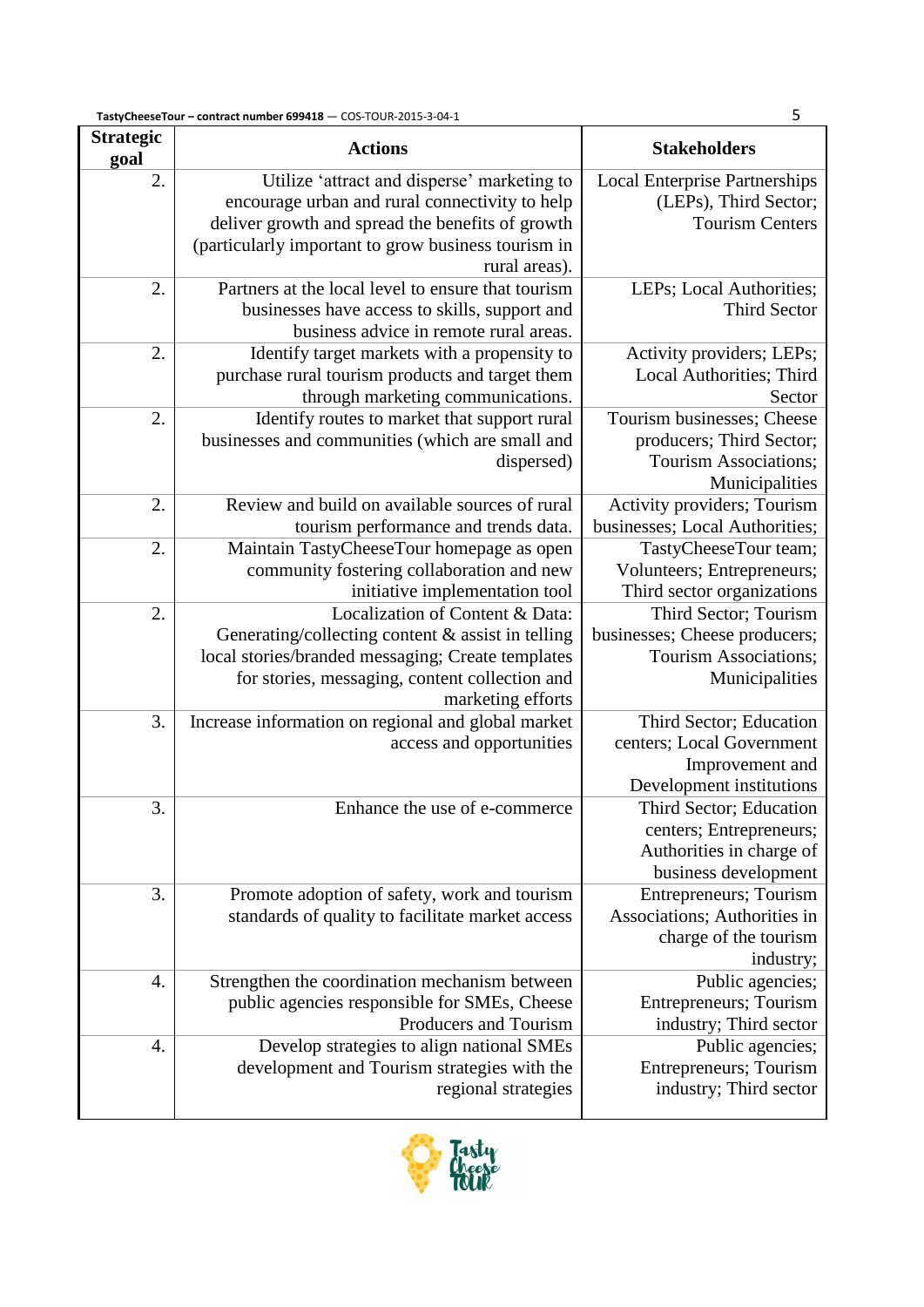| <b>Strategic</b><br>goal | <b>Actions</b>                                         | <b>Stakeholders</b>            |
|--------------------------|--------------------------------------------------------|--------------------------------|
| 4.                       | Establish a sound system and streamline permit and     | Public agencies;               |
|                          | registration to enable less costly and faster business | <b>Entrepreneurs</b> ; Tourism |
|                          | formation and certification                            | industry; Third sector         |
| 5.                       | Improve understanding and strengthen traditional       | Public agencies;               |
|                          | financing infrastructure                               | <b>Entrepreneurs</b> ; Tourism |
|                          |                                                        | industry; Third sector;        |
|                          |                                                        | <b>Education centers</b>       |
| 5.                       | Improve policy environment and measures to foster      | Public agencies;               |
|                          | alternative and non-traditional financing through      | <b>Entrepreneurs</b> ; Tourism |
|                          | increasing availability of diversified sources of      | industry; Third sector;        |
|                          | private financing                                      | <b>Education centers</b>       |
| 5.                       | Enhance outreach to promote financial inclusion to     | Public agencies;               |
|                          | increase access to both traditional and alternative    | <b>Entrepreneurs</b> ; Tourism |
|                          | financing                                              | industry; Third sector;        |
|                          |                                                        | <b>Education centers</b>       |

## **Action Plan Outcomes**

These five areas of action are ambitious and made in general form as each country and region needs to implement different steps for the set strategic goals and to reach desired outcomes. And all stakeholders have different role through contribution to the action implementation - from awareness, to ambassadorship to actual leadership - where all will make a difference while stakeholders work together to build these foundational areas of development. These actions will pave the way for future action efforts designed to realize long-term vision for EU rural and agro tourism industry.

With these actions, we can envision that all EU regions will continue to be recognized as a environmentally concerned, people needs based union that is building an exceptional tourism industry while maintaining a high level of professionalism and environmental stewardship to protect the rich heritage of all the regions as well as create new experience.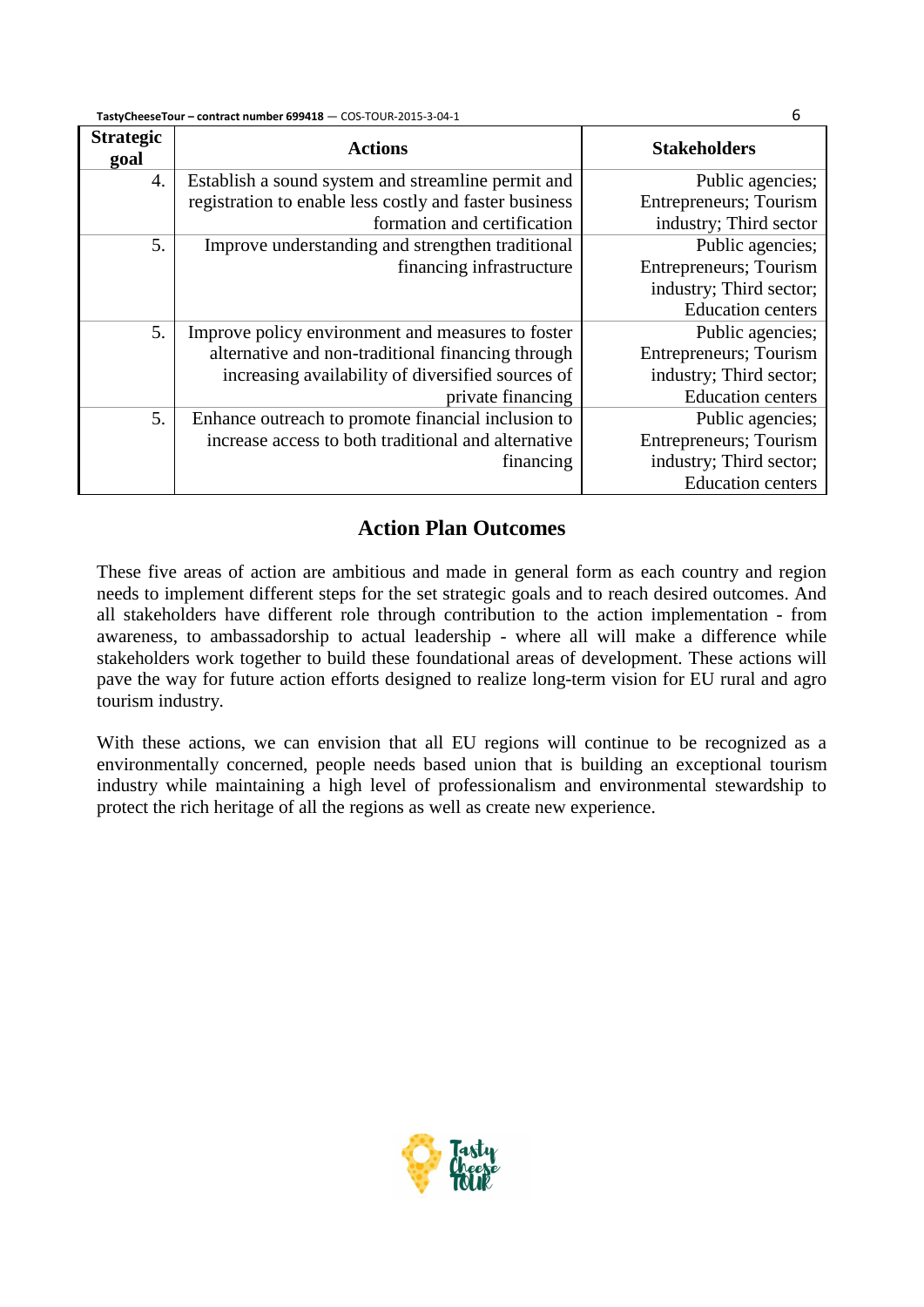## **ANNEX I**

## **Entrepreneur and tourist survey results related to tourism activity integration amongst cheese production related enterprises.**

Surveys were carried out in six countries – Bulgaria, Italy, Latvia, Malta, Slovenia and Spain. In total, there were 150 fully answered surveys showing business sector respondent's opinion, 275 tourists were interviewed about the tourism activity integration amongst cheese production related enterprises, and cheese related events.

Respondents' profile: the majority of respondents can be grouped into two equally large groups of persons aged 25 to 44 years and 45 to 64 years. Similar division of tourist and entrepreneur respondents can be noticed in the age group 45 to 64 years which also is the largest respondent group in total. It can also be explained by the fact that they have the highest average income etc. Gender distribution structure is similar but difference can be noticed in the dominant gender – amongst tourist respondents the majority are female respondents, but amongst the entrepreneurs, the majority are male.



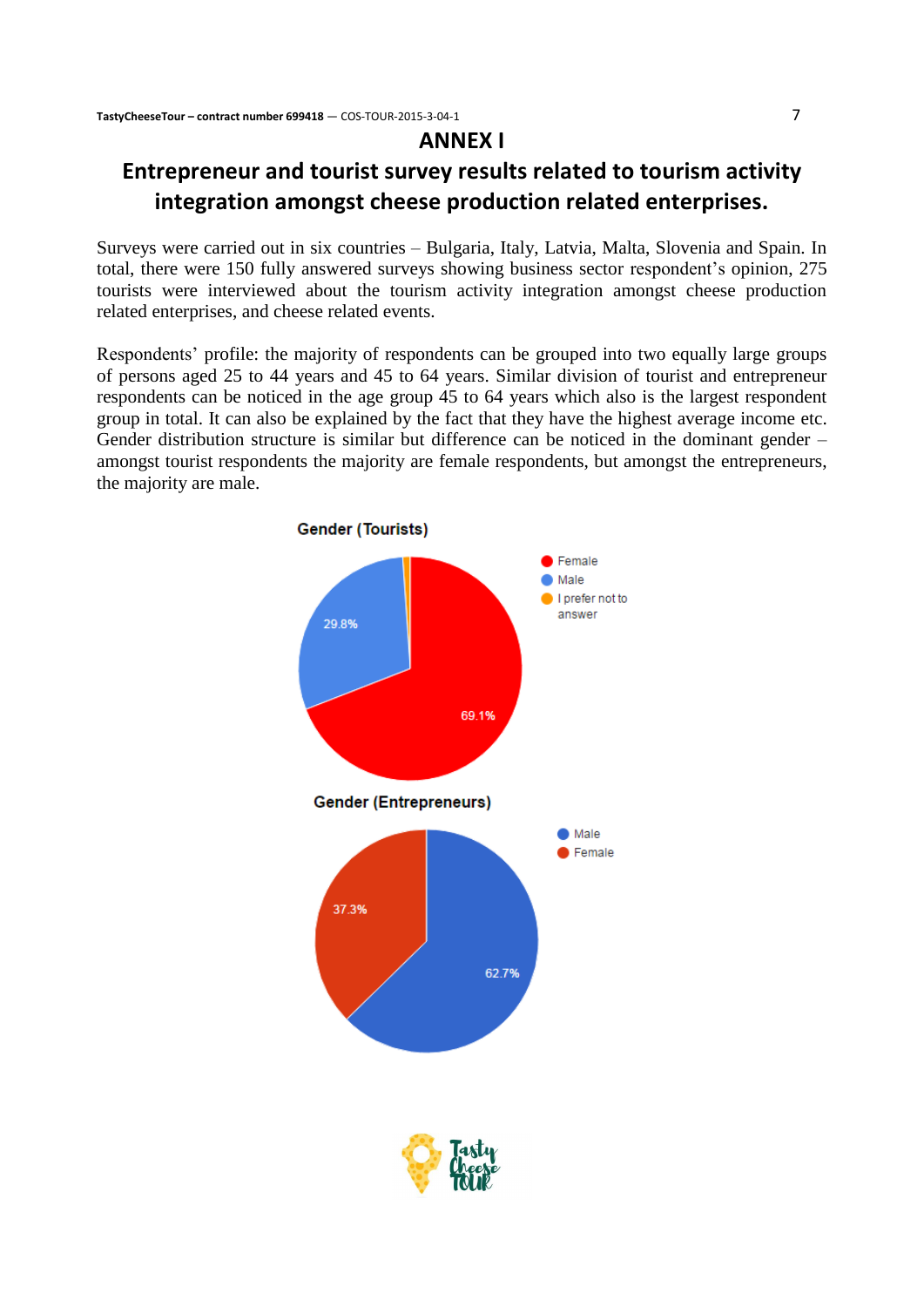

#### Age of Respondents: Tourists and Entrepreneurs

Profile of entrepreneurs: 52% of surveyed entrepreneurs knows two to three languages, but 48% know only one, which is their native language. Big difference can be noticed between regions, for example in Italy, most entrepreneurs know only one language, but in country like Latvia 100% have marked, they know two or three languages, which can be explained with history of the country and size of the country. Most of the surveyed entrepreneurs represent family run businesses and they mostly are local producers who in most cases advertise their products through homepage and social networks (36.7%) and participation in the tourism fairs and events (35.3 %). Common product distribution channel and promotion of the cheese related activities are also direct marketing to businesses (shops, restaurants, guesthouses etc.).

### Size of the enterprise you represent: (150 responses)



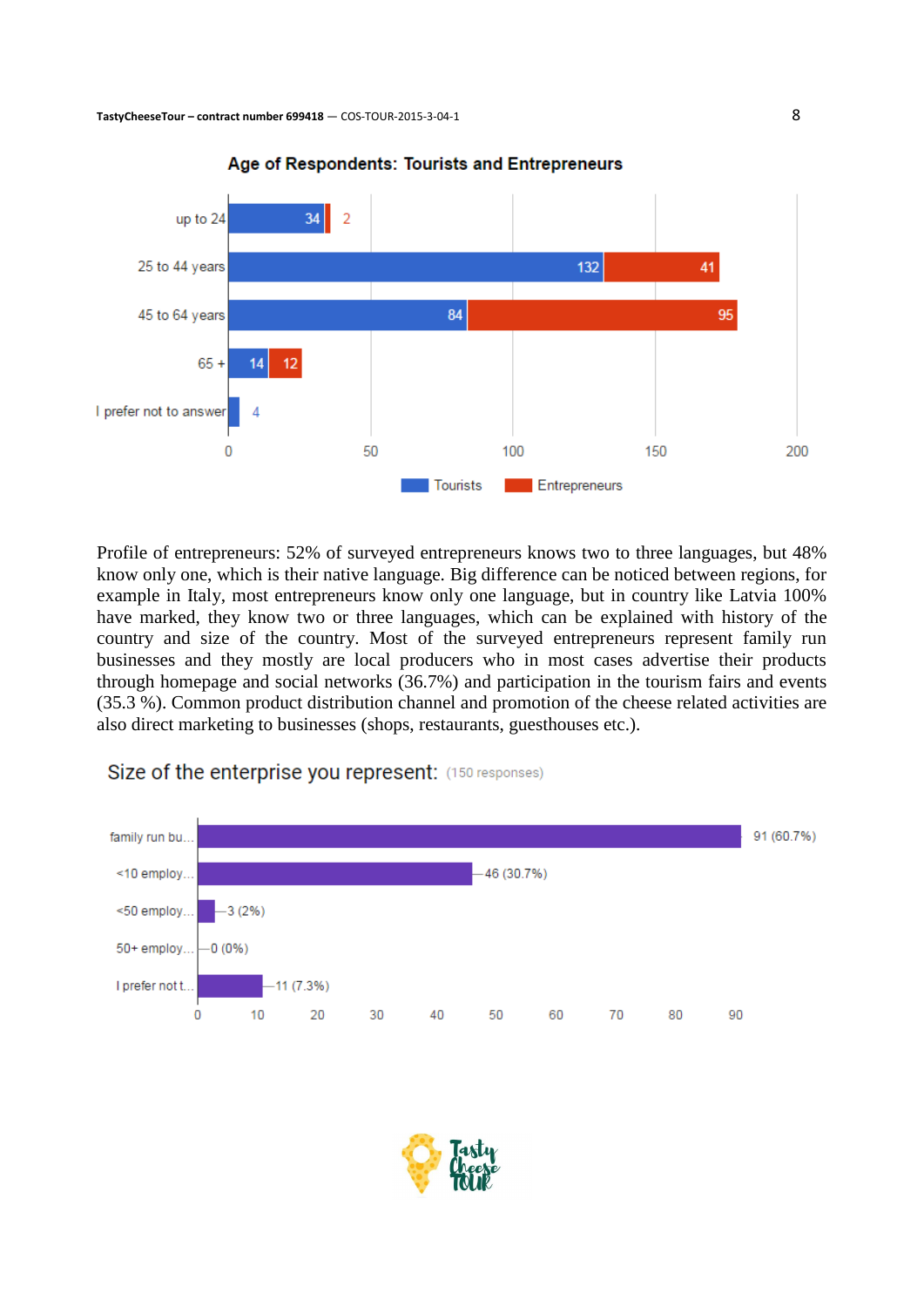



Most visitors visit the enterprises during the summer season, which can be explained with the highest tourism rate during that season. Season with the least visitors are winter followed with spring. It can be explained by the location of the surveyed entrepreneurs' enterprises remote placement in the regions. An overwhelming majority of the entrepreneurs have stated they are willing to increase number of the visitors. From 150 respondents 125 (83.3 %) have stated they are willing to increase the number of visitors and only 25 (16.7%) would not be interested in new visitors attraction. Most common reasons for the lack of willingness to attract new visitors are: lack of time; it is difficult to organize in frame of food processing due to food safety requirements; lack of foreign language knowledge to serve international tourists and others.





For the tourism activity integration, new activity creation and service improvement entrepreneurs most needs skills and knowledge in "Development of "cheese story" for their product and tourism activity" (38 %), "Advertising / Marketing/promotion in social networks and similar" (26.7 %), "Knowledge of languages" (24.7 %), "Financial aspects" (23.3 %), "Customer service (what facilities and preparations are necessary, how to organize visits on site)" 20.7% and others. To address all these needs following training modules will be offered to the entrepreneurs in all the project partner organizations and represented regions: Defining Agro Tourism and Food Culture,

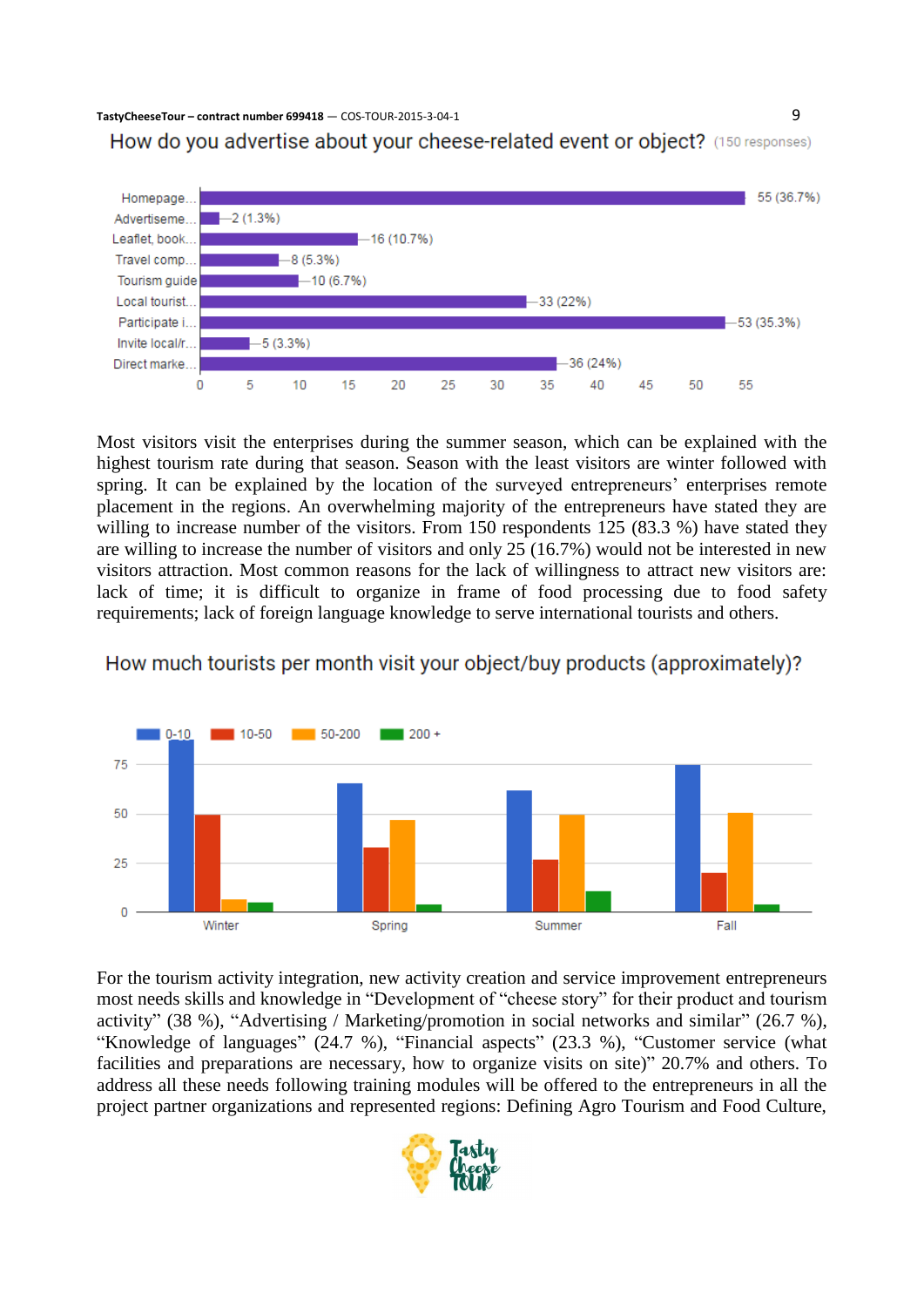Other

 $\overline{0}$ 

5

 $10$ 

15

Product Development, Creating Tourism Itineraries, Sustainable Tourism as well as consulting on the available courses on language training and financial aspects will be provided according to the offer available in the region.



 $-20(13.3%)$ 

25

20

## What knowledge do you lack for offering your cheese-related event or object? (150 responses)

Concerning tourism offer, based on the tourist answers developed itineraries and tourism offer should be based on the short trips, as majority of the visitors goes on the short trips which are 1 to 5 days long (55.6 %) , and then longer the duration of the journey than smaller the share of the respondents who represent the group, i.e., 31.6 % duration of the journey is 6 to 12 days,10.9 % duration of the journey is 13 and more day. According to the priority of the journeys with short duration also the amount of planned expenditure on the tourism activities are marked less than 100 EUR which was marked from mostly tourists traveling in their own country as well as describing one or two day journeys. Older tourists with higher monthly income also tended to have higher expenditure regardless of the duration of the journey.

30

35

 $40$ 

45

50

55



## Count of How many days tourists plan to stay in the region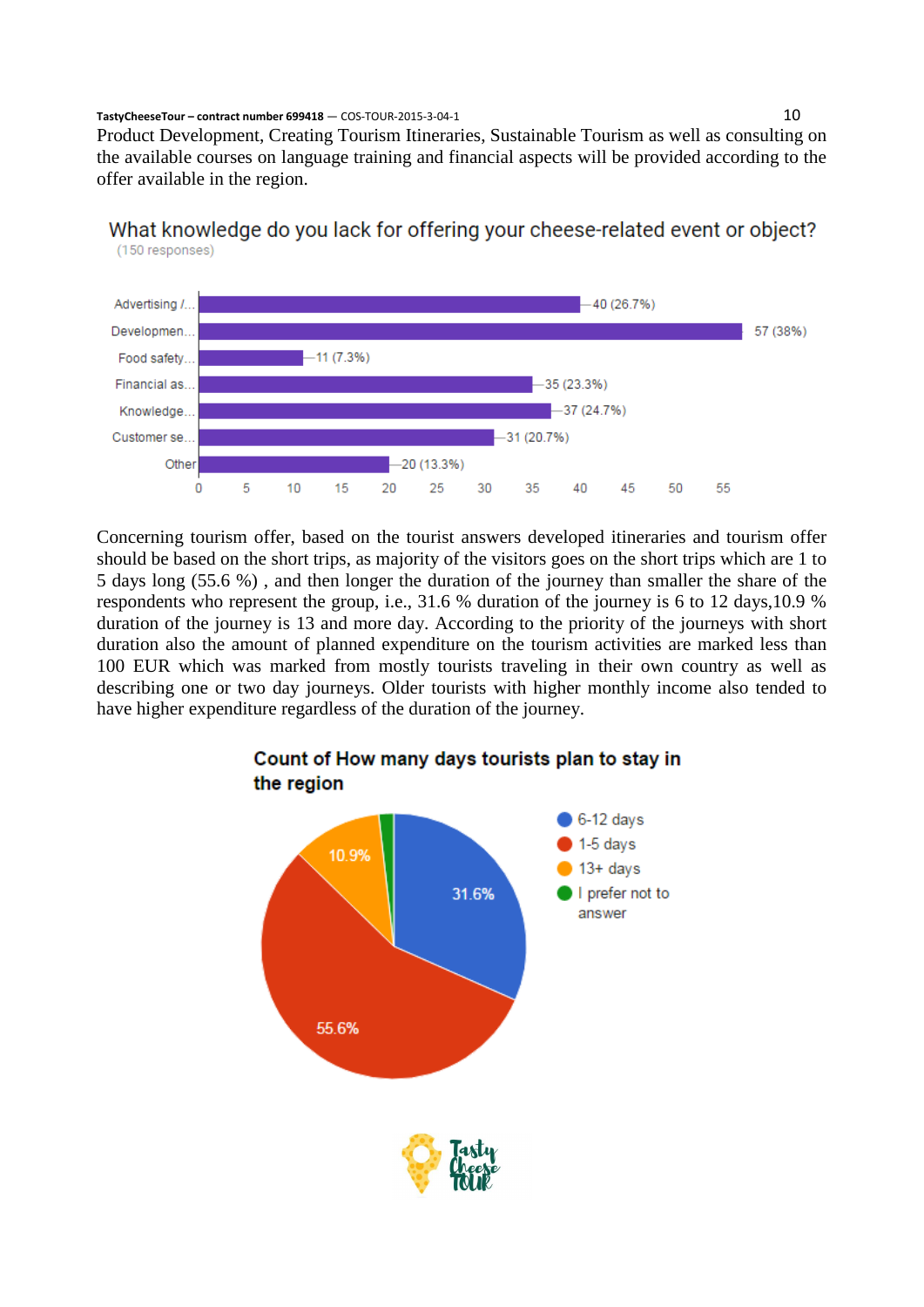

Main reasons for choosing travel destination are leisure oriented. Most chosen reason is leisure activities related to the sightseeing in the region (35.3 %), second is leisure connected with the natural and cultural heritage (26.9 %) followed by active leisure objects and events related to sports and adventure (12.3 %). Among all the reasons for the visiting the region 49.8 % of respondents have marked "It is important to me, I enjoy culinary events and I attend them if they are happening in the areas of my stay" and 28% marked "It is a minor part of my travel; I occasionally attend culinary events if nearby my stay area". So it can be concluded that most important aspect that new cheese related tourism objects should be created in nearby area of other tourism object which attracts tourists to the region or promoted in such way that they could be easily reached. Only 14.8 % of respondents find culinary events and objects important to them and hence they plan beforehand to include such events in all their journeys.



#### Reasons for visiting the region

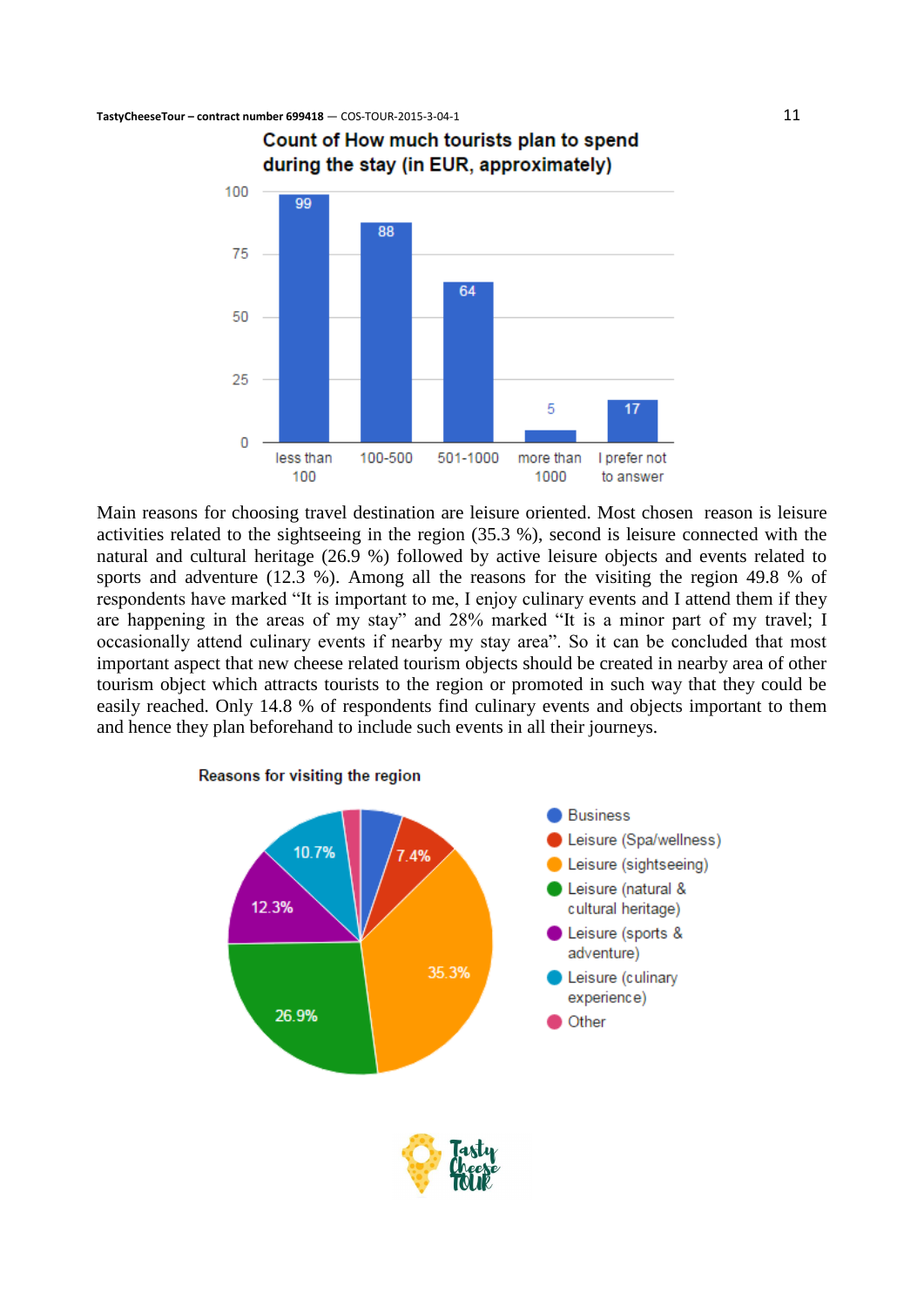These all characteristics of the traveler's preferences must be taken into account when creating joint itineraries, most popular reasons for visiting the region should be included in the newly created routs helping to attract travelers to the cheese related tourism objects as part of the joint tourism offer within the region. As most travelers do not plan on purpose to include culinary events and object into their travel plan, but most of them enjoy visiting such places and events if happening in nearby area of their stay it must be taken into account with blending various objects and different kind of activities through joint itineraries giving chance to get to know wide spectrum of regions cultural, environmental and social characteristics and unique experience.



### Importance of culinary event and object inclusion in the travel plans

Most popular cheese-related events and objects amongst the surveyed tourists are food markets and fairs with local cheeses. Followed by culinary heritage sites which serves cheese, local cheese producers – farmsteads, individual producers and special events dedicated to cheese, for example local product's celebration, harvest festivals, cheese fests etc.).



#### What cheese-related events or objects tourist has visited during his travel

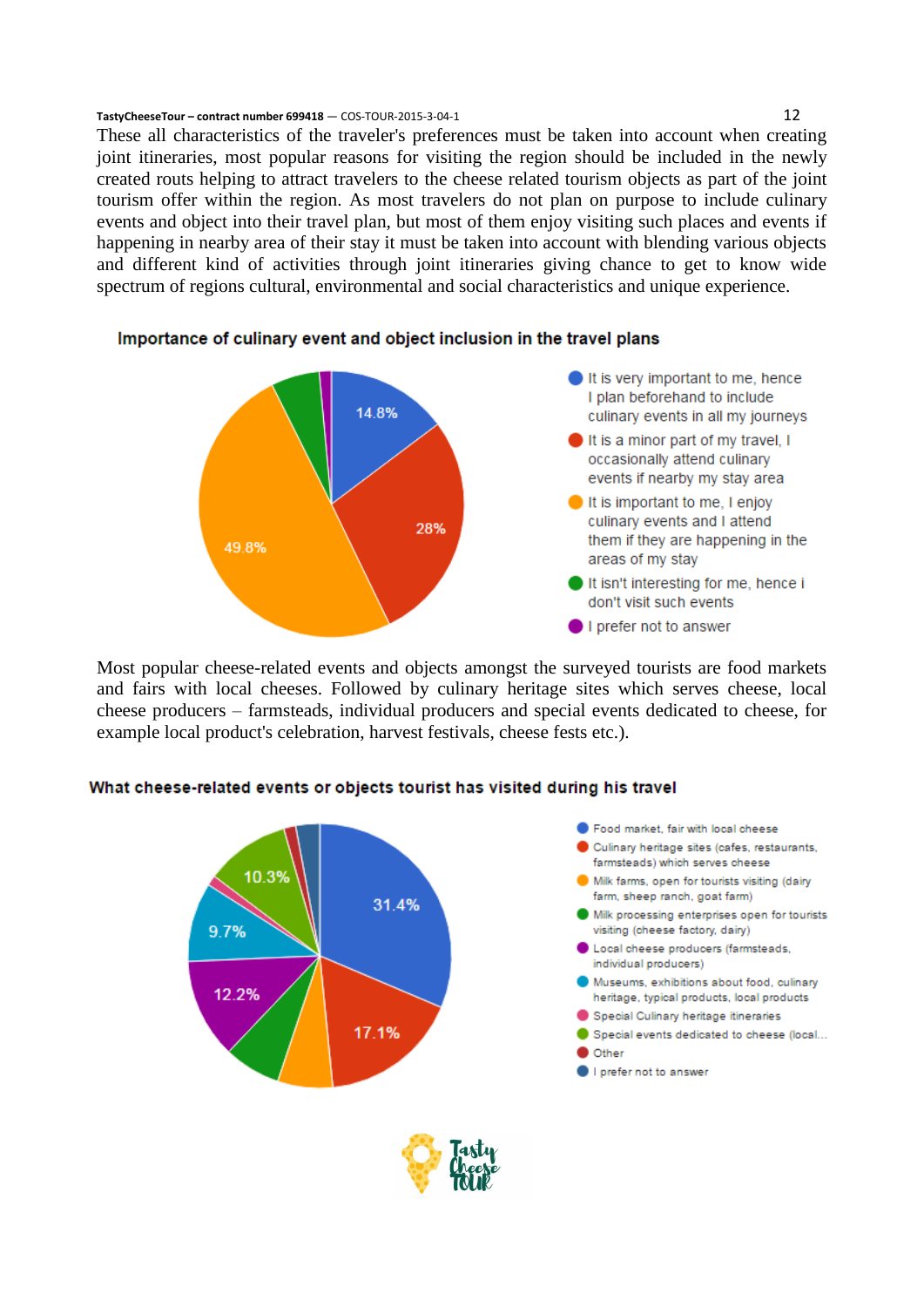When choosing events and objects to visit tourists consider the place of the cheese-related event and object. Important are recommendations of the relatives and when choosing place to visit additional services and offers available in the tourism object and/ or event are taken into account, for example offer for activities with children, sightseeing, rest places, accommodation, etc.). As high as the fourth most important aspect for choosing cheese related event or object is that these objects are part of the joint itinerary.



Aspects that tourists consider, when choosing cheese-related events or objects

As many entrepreneurs are concerned with the certification process of their production line and tourism activity from the tourist point of view it is not such important aspect. Majority, 39.2 % gives no importance to the certification of the place, production processes etcetera. Almost onethird (27.8 %) are concerned with the quality and safety certification. 14.3 % pays attention to the local awards given to the product and place. Cheese with protected designation of origin are appreciated only by 12.2 % which is similar share to the tourists to whom culinary events and objects are very important (14.8 %) and they plan them beforehand to include in the travel plans.

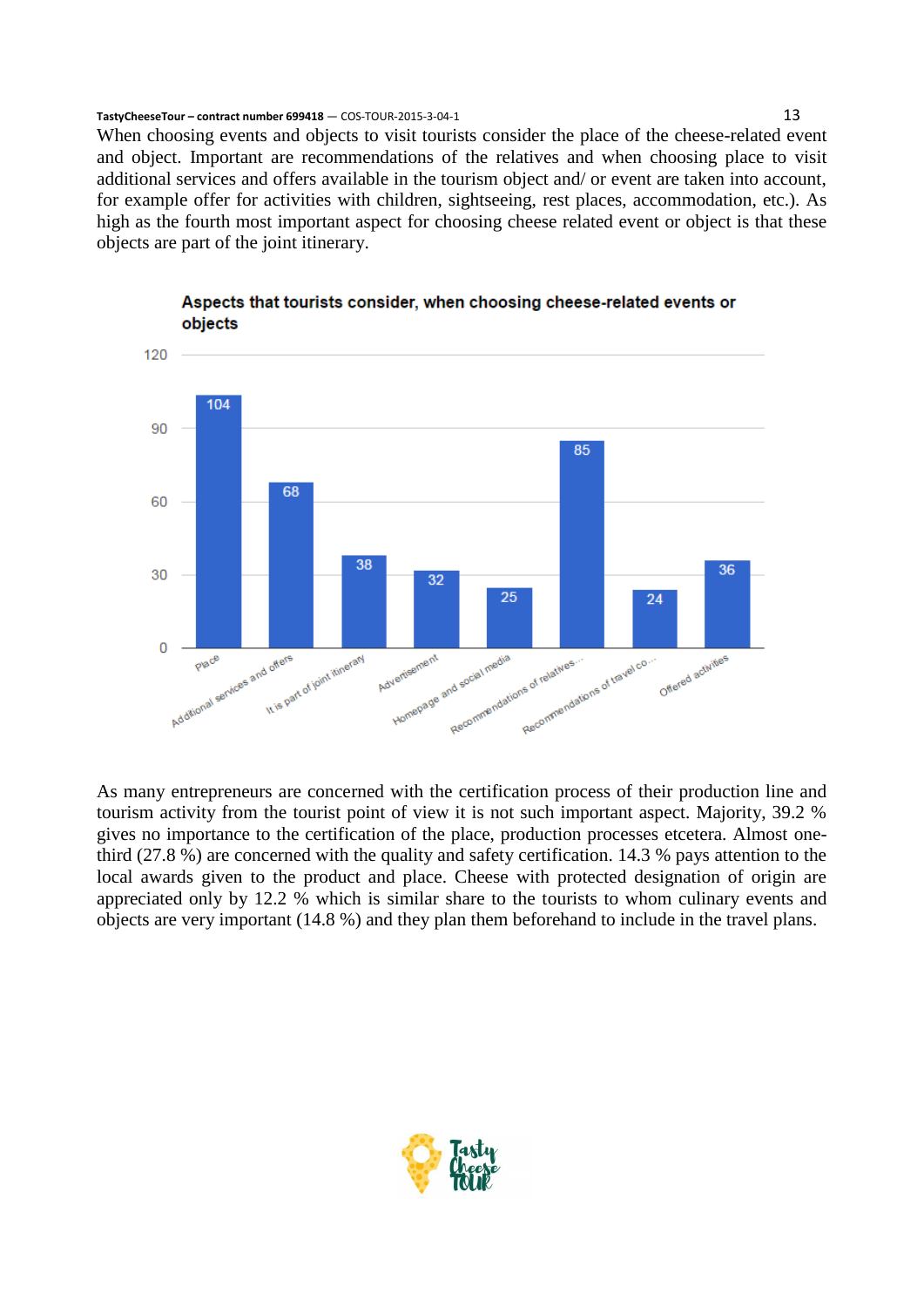

### Importance of the certification (tourist opinion)





Poor advertisement is one of the first reasons why tourist do not visit cheese related events and/or objects, in total 21.8 % of respondents. With just 1 % less respondents have pointed out importance of accessibility as one of the reasons for choosing not to visit the cheese related site. Issue of such places not being part of an itinerary is reason number three for not choosing such objects and/ or events. When choosing to visit cheese-related events and objects tourists in one out of two cases find information about the event on internet and social media sites (47.2 %). Other sources of information have similarly equal share: 12 % find event related information in local tourism information centers and tourism information points, 11.7% from tourism guide, 10.8 % gather information from advertisements on TV, radio and info boards, 9.9% from leaflets and booklets and 7.6 % from travel companies or travel agent.